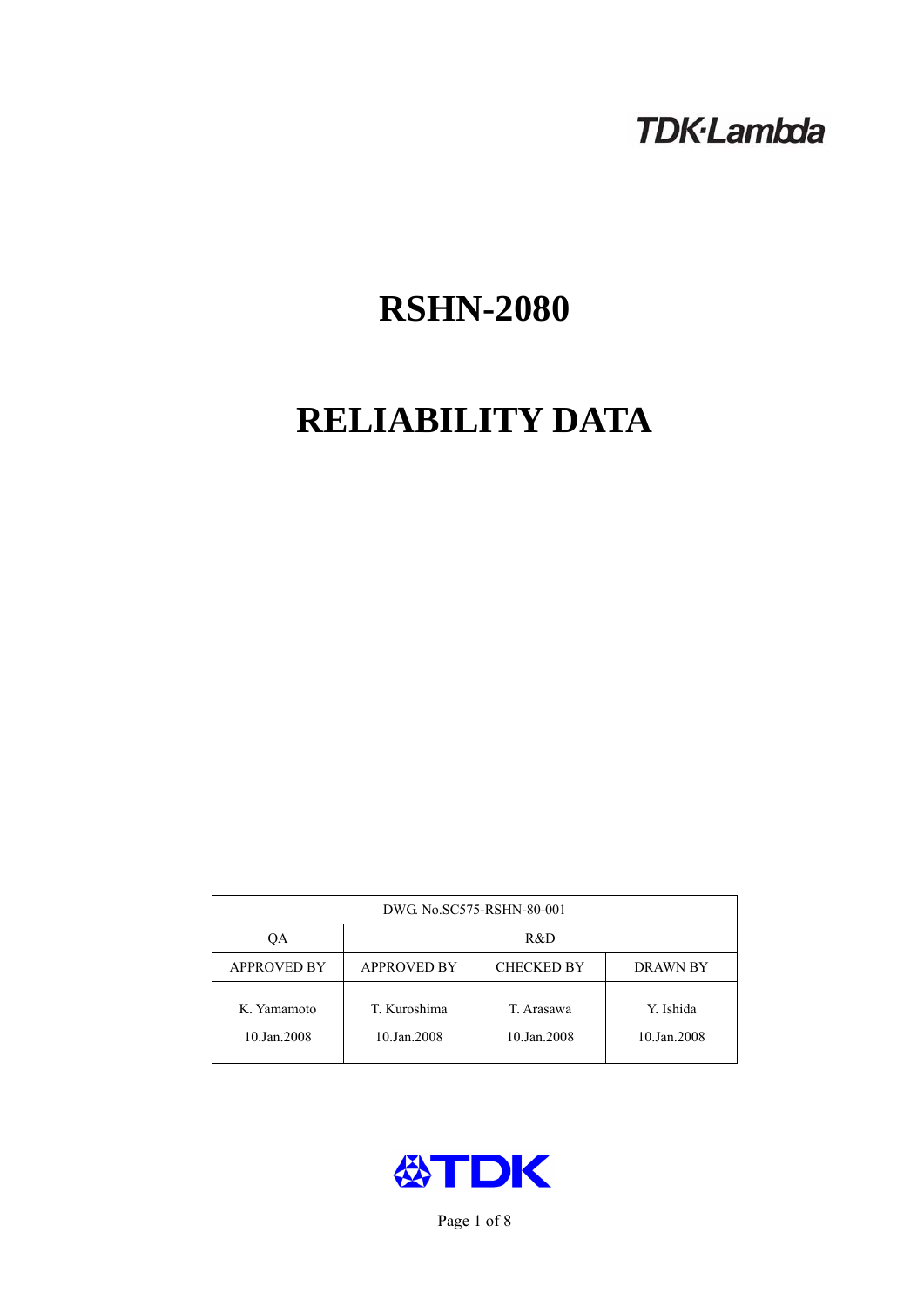#### **RSHN-2080**

## **I N D E X**

|                                     | Page   |
|-------------------------------------|--------|
| 1. Calculated Values of MTBF        | Page-3 |
| 2. Vibration Test                   | Page-4 |
| 3. Heat Cycle Test                  | Page-5 |
| 4. Humidity Test                    | Page-6 |
| 5. High Temperature Resistance Test | Page-7 |
| 6. Low Temperature Storage Test     | Page-8 |

The following data are typical values. As all units have nearly the same characteristics, the data to be considered as ability values.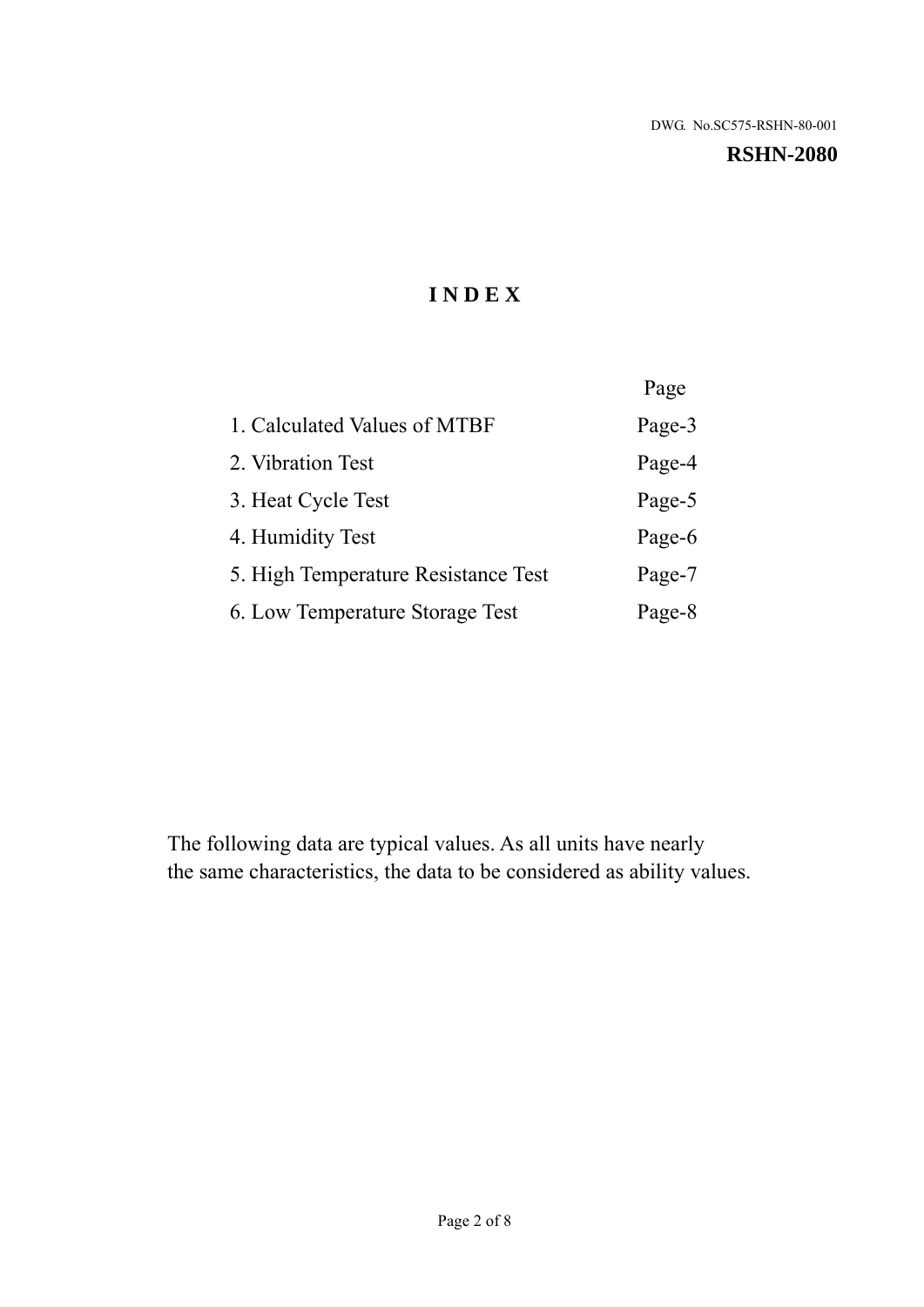#### **RSHN-2080**

1. Calculated values of MTBF

MODEL : RSHN-2080

(1) Calculating Method

 Calculated based on parts stress reliability projection of MIL-HDBK-217F NOTICE2.

Individual failure rates  $\lambda$  G is given to each part and MTBF is calculated by the count of each part.

$$
MTBF = \frac{1}{\lambda_{\text{equip}}} = \frac{1}{\sum_{i=1}^{n} N_i (\lambda_G \pi_Q)_i} \times 10^6 \text{ (hours)}
$$

| $\lambda$ equip | : Total equipment failure rate (Failure $/ 10^6$ Hours)                   |
|-----------------|---------------------------------------------------------------------------|
| $\lambda$ G     | : Generic failure rate for the $\hbar$ generic part                       |
|                 | (Failure/ $10^6$ Hours)                                                   |
| Ni              | : Quantity of <i>i</i> th generic part                                    |
| N               | : Number of different generic part categories                             |
| $\pi$ Q         | : Generic quality factor for the <i>i</i> th generic part ( $\pi Q = 1$ ) |

- (2) MTBF Values
	- GF : Ground, Fixed

 $MTBF = 3,790,176$  (Hours)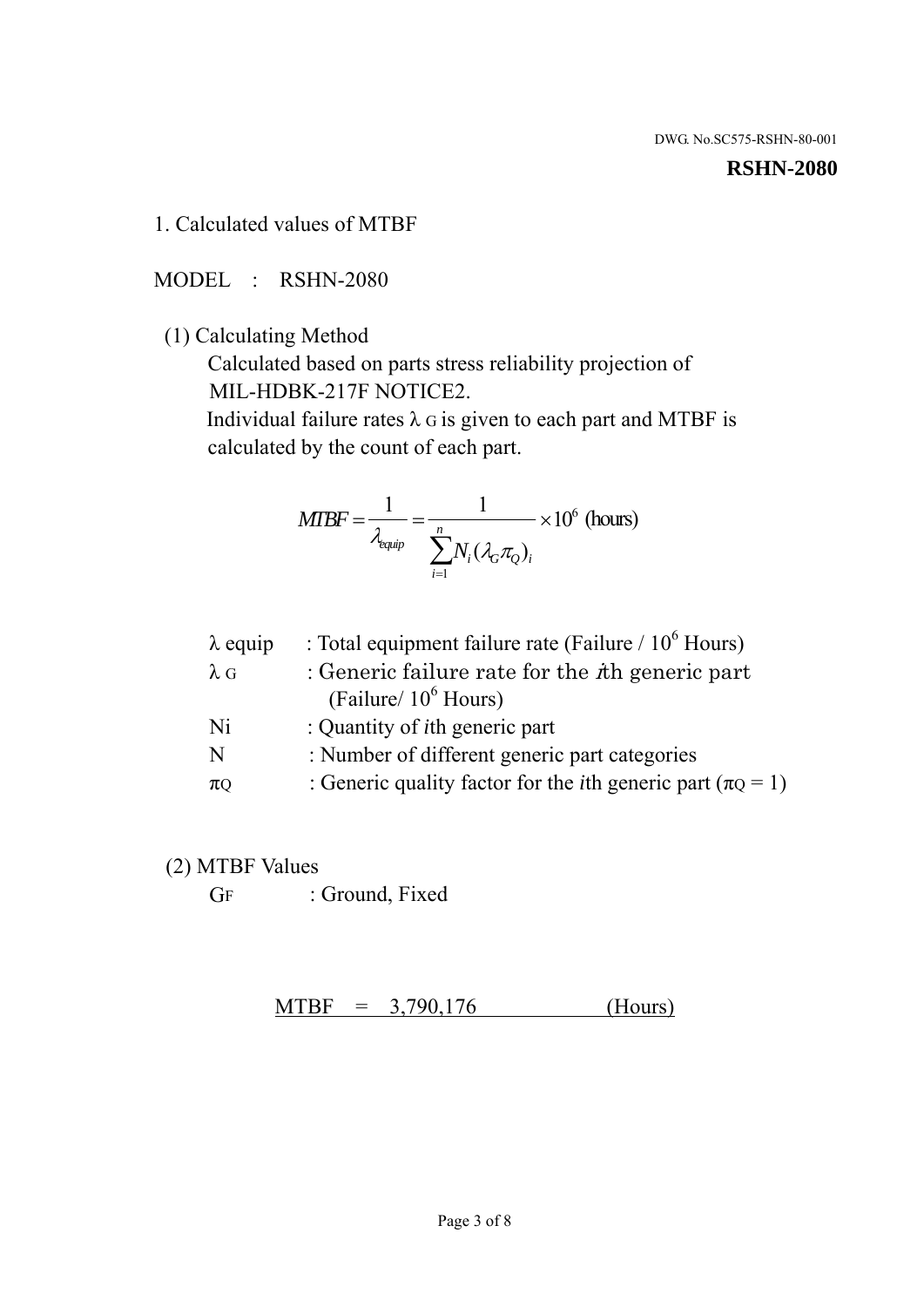#### **RSHN-2080**

2. Vibration Test

## MODEL : RSHN-2080 (Representation Product : RTHN-5150)

- (1) Vibration Test Class Frequency Variable Endurance Test
- (2) Equipment Used Controller VS-1000-6, Vibrator 905-FN ( IMV CORP.)
- (3) The Number of D.U.T. (Device Under Test) 2 units
- (4) Test Condition
	- · Frequency : 10~55Hz
	- · Amplitude : 0.7mm, Sweep for 1 min.
	- · Dimension and times : X, Y and Z directions for 0.5 hours each.

## (5) Test Method

Fix the D.U.T. on the fitting-stage

## (6) Test Results

PASS

#### Typical Sample Data

| Check item                         | Spec.                           |                   | <b>Before Test</b>  | After Test          |
|------------------------------------|---------------------------------|-------------------|---------------------|---------------------|
|                                    | Differential Mode: 25dBmin.     | $0.2$ MHz         | 75.15               | 75.10               |
|                                    |                                 | 30 MHz            | 56.05               | 56.05               |
| Attenuation (dB)                   | Common Mode: 25dBmin.           | $0.1$ MHz         | 32.80               | 32.80               |
|                                    |                                 | 10 MHz            | 38.70               | 38.20               |
| Leakage Current (mA)               | 5mA max.(500V, 60Hz)            | Line1             | 2.68                | 2.67                |
|                                    |                                 | Line <sub>2</sub> | 2.68                | 2.67                |
|                                    |                                 | Line3             | 2.69                | 2.68                |
| DC Resistance $(m\Omega)$          | 6m $\Omega$ max.                |                   | 2.54                | 2.54                |
| <b>Test Voltage</b>                | $L-L: 2192Vdc$ 60s.             |                   | OK                  | OK                  |
|                                    | $L-E$ : 2500Vac 60s.            |                   |                     |                     |
| Isolation Resistance ( $M\Omega$ ) | $100M \Omega$ min. (500Vdc 60s) |                   | $1.0 \times 10^{7}$ | $1.0 \times 10^{7}$ |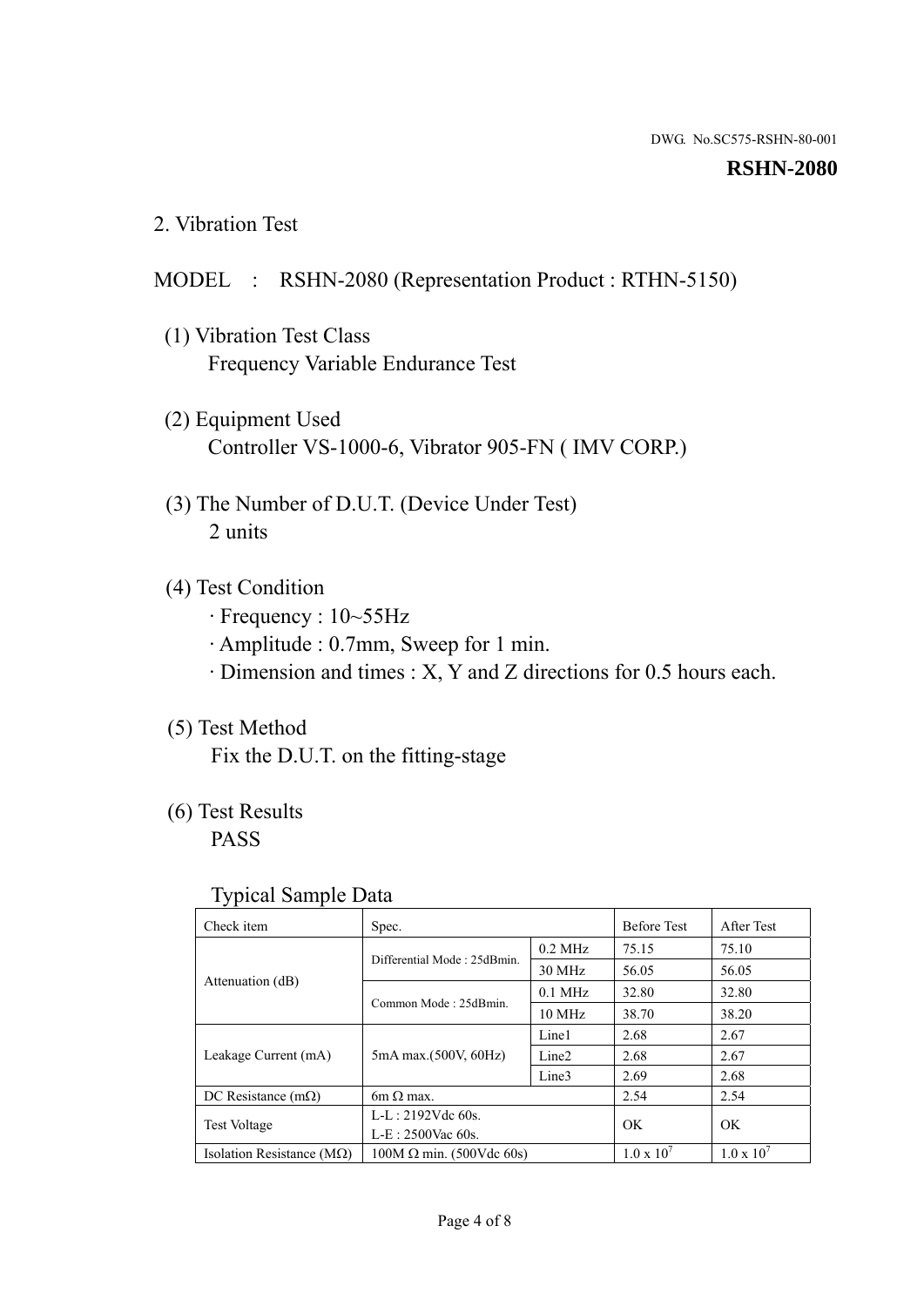1 cycle

30min.

3min.

30min.

#### **RSHN-2080**

3. Heat Cycle Test

## MODEL : RSHN-2080 (Representation Product : RTHN-5150)

- (1) Equipment Used TEMPERATURE CHAMBER TSA-71H-W (ESPEC CORP.)
- (2) The Number of D.U.T. (Device Under Test) 2 units
- (3) Test Conditions
	- · Ambient Temperature : -25~+85°C · Test Cycles : 100cycles
- (4) Test Method

 Before the test check if there is no abnormal characteristics and put the D.U.T. in the testing chamber. Then test it in the above cycles, After the test is completed leave it for 1 hour at room temperature and check it if there is no abnormal each characteristics.

+85°C

 $-25^{\circ}$ C

(5) Test Results

PASS

| Check item                         | Spec.                           |                   | <b>Before Test</b>  | After Test          |
|------------------------------------|---------------------------------|-------------------|---------------------|---------------------|
|                                    | Differential Mode: 25dBmin.     | $0.2$ MHz         | 68.95               | 73.65               |
|                                    |                                 | 30 MHz            | 57.70               | 54.75               |
| Attenuation (dB)                   | Common Mode: 25dBmin.           | $0.1$ MHz         | 33.50               | 31.50               |
|                                    |                                 | $10 \text{ MHz}$  | 40.25               | 40.40               |
| Leakage Current (mA)               | 5mA max.(500V, 60Hz)            | Line1             | 2.69                | 2.63                |
|                                    |                                 | Line <sub>2</sub> | 2.67                | 2.65                |
|                                    |                                 | Line3             | 2.67                | 2.65                |
| DC Resistance $(m\Omega)$          | 6m $\Omega$ max.                |                   | 2.47                | 2.44                |
| <b>Test Voltage</b>                | $L-L: 2192Vdc$ 60s.             |                   | OK.                 | OK                  |
|                                    | $L-E: 2500$ Vac 60s.            |                   |                     |                     |
| Isolation Resistance ( $M\Omega$ ) | $100M \Omega$ min. (500Vdc 60s) |                   | $1.0 \times 10^{7}$ | $1.0 \times 10^{7}$ |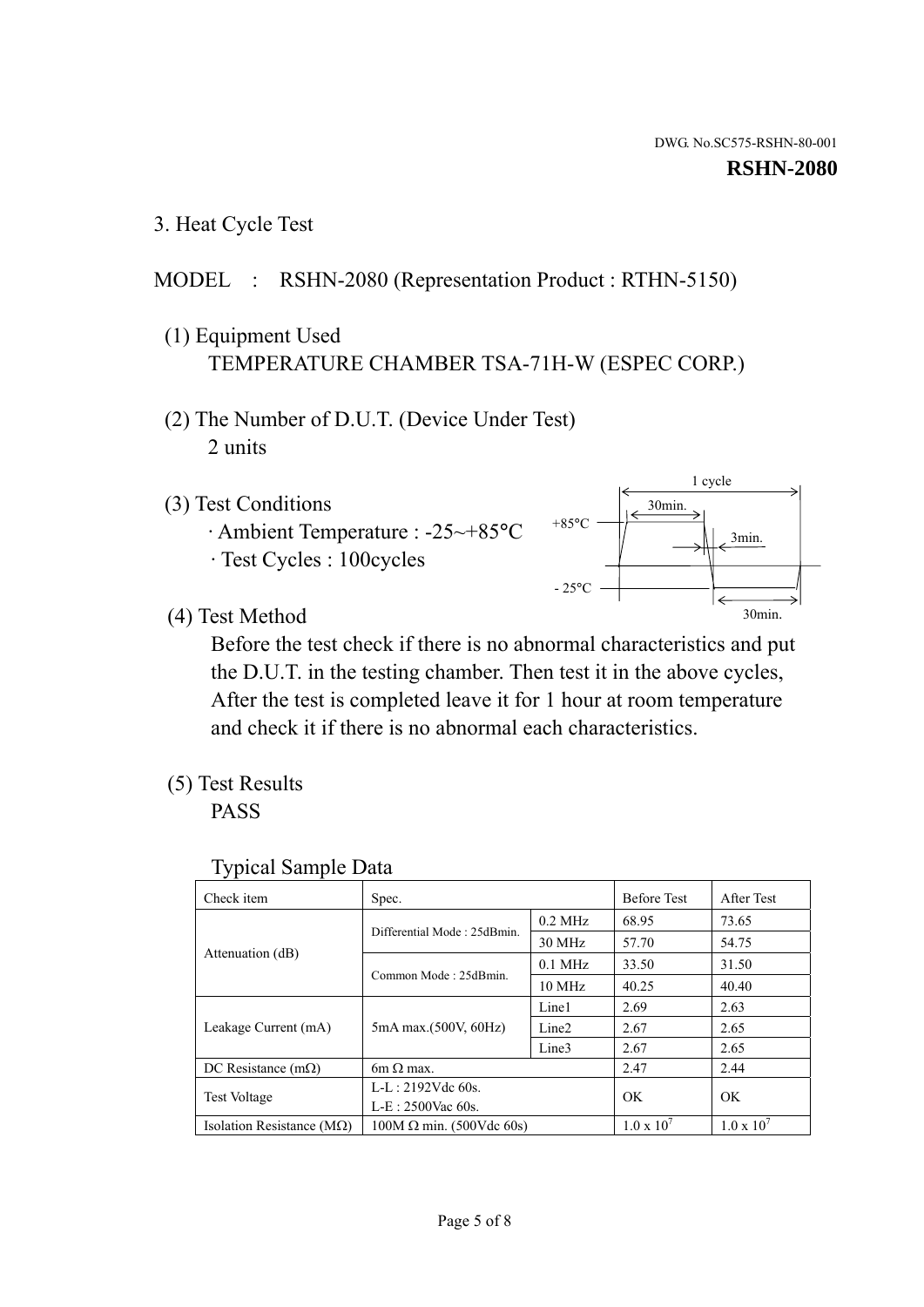4. Humidity Test

### MODEL : RSHN-2080 (Representation Product : RTHN-5150)

- (1) Equipment Used TEMP. & HUMID. CHAMBER PR-4KT (ESPEC CORP.)
- (2) The Number of D.U.T. (Device Under Test) 2 units

#### (3) Test Conditions

- · Ambient Temperature : +40°C
- · Test Time : 500 hours
- · Ambient Humidity : 90~95% RH No Dewdrop

## (4) Test Method

 Before the test check if there is no abnormal characteristics and put the D.U.T. in the testing chamber. Then test it in the above conditions. After the test is completed leave it for 1 hour at room temperature and check it if there is no abnormal each characteristics.

### (5) Test Results

PASS

| ັ່<br>Check item                   | Spec.                       |                   | <b>Before Test</b>  | After Test          |
|------------------------------------|-----------------------------|-------------------|---------------------|---------------------|
|                                    | Differential Mode: 25dBmin. | $0.2$ MHz         | 71.45               | 74.75               |
|                                    |                             | 30 MHz            | 54.85               | 49.00               |
| Attenuation (dB)                   | Common Mode: 25dBmin.       | $0.1$ MHz         | 33.40               | 33.50               |
|                                    |                             | $10 \text{ MHz}$  | 39.15               | 39.90               |
| Leakage Current (mA)               | 5mA max.(500V, 60Hz)        | Line1             | 2.71                | 2.66                |
|                                    |                             | Line <sub>2</sub> | 2.70                | 2.66                |
|                                    |                             | Line3             | 2.69                | 2.66                |
| DC Resistance $(m\Omega)$          | $6m \Omega$ max.            |                   | 2.51                | 2.44                |
| Test Voltage                       | $L-L: 2192Vdc$ 60s.         |                   | OK                  | OK.                 |
|                                    | $L-E: 2500$ Vac 60s.        |                   |                     |                     |
| Isolation Resistance ( $M\Omega$ ) | $100M$ Ω min. (500Vdc 60s)  |                   | $1.0 \times 10^{7}$ | $1.0 \times 10^{7}$ |

#### Typical Sample Data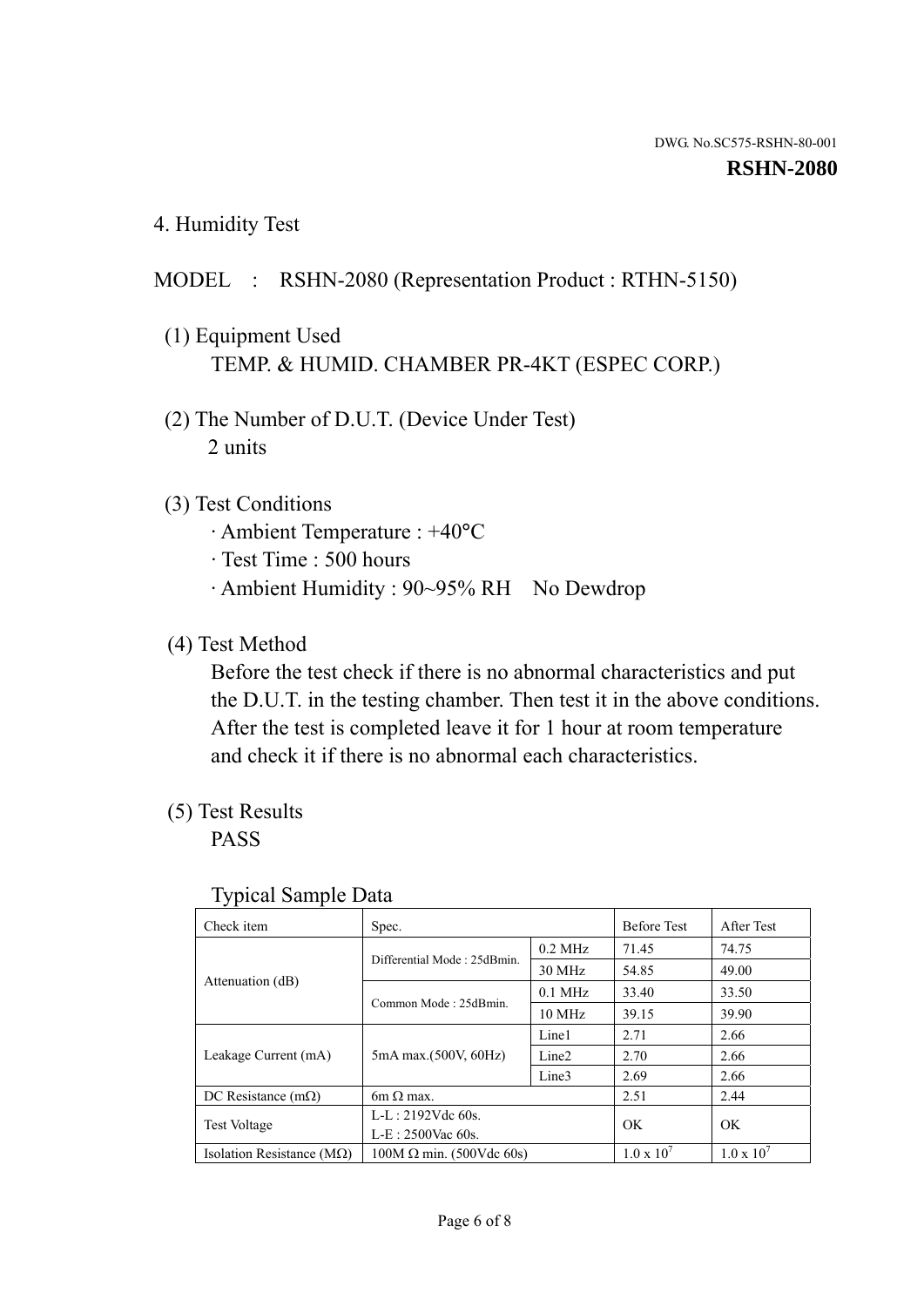5. High Temperature Resistance Test

#### MODEL : RSHN-2080 (Representation Product : RTHN-5300)

- (1) Equipment Used TEMPERATURE CHAMBER PHH-300 ( ESPEC CORP.)
- (2) The Number of D.U.T. (Device Under Test) 2 units
- (3) Test Conditions
	- · Ambient Temperature : +50°C
	- · Test Time : 500 hours
	- · Operating : DC 300A
- (4) Test Method

 Before the test check if there is no abnormal characteristics and put the D.U.T. in the testing chamber. Then test it in the above conditions. After the test is completed leave it for 1 hour at room temperature and check it if there is no abnormal each characteristics.

(5) Test Results

PASS

| Check item                         | Spec.                           |                   | <b>Before Test</b>  | After Test          |
|------------------------------------|---------------------------------|-------------------|---------------------|---------------------|
|                                    | Differential Mode: 25dBmin.     | $0.2$ MHz         | 75.80               | 78.15               |
|                                    |                                 | 30 MHz            | 34.25               | 38.60               |
| Attenuation (dB)                   | Common Mode: 25dBmin.           | $0.5$ MHz         | 34.15               | 34.40               |
|                                    |                                 | 6 MHz             | 38.60               | 29.55               |
| Leakage Current (mA)               | 5mA max.(500V, 60Hz)            | Line1             | 2.72                | 2.65                |
|                                    |                                 | Line <sub>2</sub> | 2.72                | 2.66                |
|                                    |                                 | Line3             | 2.72                | 2.66                |
| DC Resistance $(m\Omega)$          | $2m \Omega$ max.                |                   | 1.02                | 0.99                |
| <b>Test Voltage</b>                | $L-L: 2192Vdc$ 60s.             |                   | OK.                 | OK                  |
|                                    | $L-E: 2500$ Vac 60s.            |                   |                     |                     |
| Isolation Resistance ( $M\Omega$ ) | $100M \Omega$ min. (500Vdc 60s) |                   | $1.0 \times 10^{7}$ | $1.0 \times 10^{7}$ |

#### Typical Sample Data